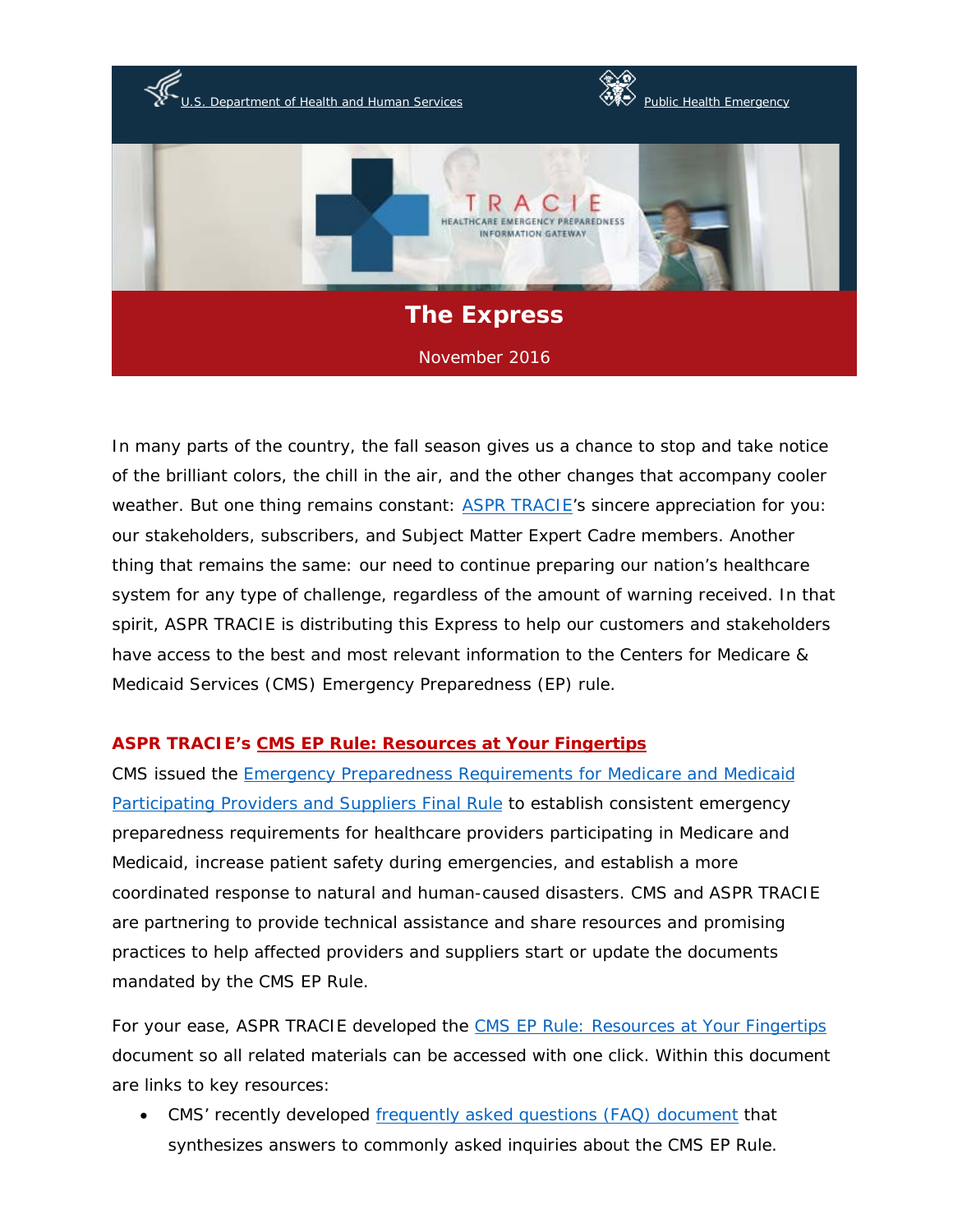- The FAQs, in combination with the CMS [at-a-glance chart](https://www.cms.gov/Medicare/Provider-Enrollment-and-Certification/SurveyCertEmergPrep/Downloads/EP-Rule-Table-Provider-Type.pdf) and Provider and [Supplier Type Definitions Fact Sheet,](https://asprtracie.hhs.gov/documents/aspr-tracie-ta-cms-rule-provider-type-definitions.pdf) can help planners identify and address planning gaps and facilitate compliance with the regulations.
- Interested in learning more about your local healthcare coalition? **This chart** can help you identify the preparedness office of your state public health agency. Remember: the release of the CMS EP Rule provides healthcare coalitions a tremendous opportunity to strengthen relationships and leverage a broader group of personnel and resources to provide for the medical needs of the whole community during a disaster.
- If you missed the Medicare Learning Network National Call on the EP Rule, you can access the PowerPoint [slides, transcript, and audio recording here.](https://www.cms.gov/Outreach-and-Education/Outreach/NPC/National-Provider-Calls-and-Events-Items/2016-10-05-Emergency-Preparedness.html?DLPage=1&DLEntries=10&DLSort=0&DLSortDir=descending) This is a phenomenal way to understand what the EP Rule entails (from the CMS expert perspective) and learn more from ASPR's NHPP Division Director, Melissa Harvey, and ASPR TRACIE's Director, Shayne Brannman.
- ASPR TRACIE staff has responded to nearly 100 CMS EP Rule-specific TA requests since the rule was announced. [Appendix A](https://asprtracie.hhs.gov/documents/cms-ep-rule-resources-at-your-fingertips.pdf) of the Resources at Your Fingertips document provides two sample CMS TA requests.
- We will continue to work closely with CMS to update the page and support technical assistance requests; be sure to check back frequently. These resources and others can found on ASPR TRACIE's [dedicated CMS Resources](https://asprtracie.hhs.gov/cmsrule)  [page.](https://asprtracie.hhs.gov/cmsrule)

## **Coming Soon: Issue 3 of the ASPR TRACIE Exchange**

Be on the lookout for Issue 3 of *The Exchange* in November—this issue focuses on preparing for and responding to no-notice events.

## **Domain Updates**

There are currently 40 complete Topic Collections in the Technical **TECHNICAL**<br>RESOURCES [Resources](https://asprtracie.hhs.gov/technical-resources) domain. ASPR TRACIE just released the comprehensively developed [Zika](https://asprtracie.hhs.gov/technical-resources/87/Zika/43) and [Ambulatory Care T](https://asprtracie.hhs.gov/technical-resources/49/Ambulatory-Care-and-Federally-Qualified-Health-Centers-FQHC/47)opic Collections. Up next: Alternate Care Sites. Follow [this link](https://asprtracie.hhs.gov/technical-resources/topic-collection) to access all comprehensively developed collections. Don't forget to log [in](https://asprtracie.hhs.gov/login) and rate and comment on resources in Topic Collections or the Resource Library!

The [Assistance Center](https://asprtracie.hhs.gov/assistance-center) has processed more than 850 TTA requests from a ASSISTANCE variety of stakeholders, We maintain a summary of many of the TTA

[requests received](https://asprtracie.hhs.gov/Documents/ASPR-TRACIE-TTA-Requests.pdf) and we encourage you to [reach out](https://asprtracie.hhs.gov/assistance-center) if you need assistance.